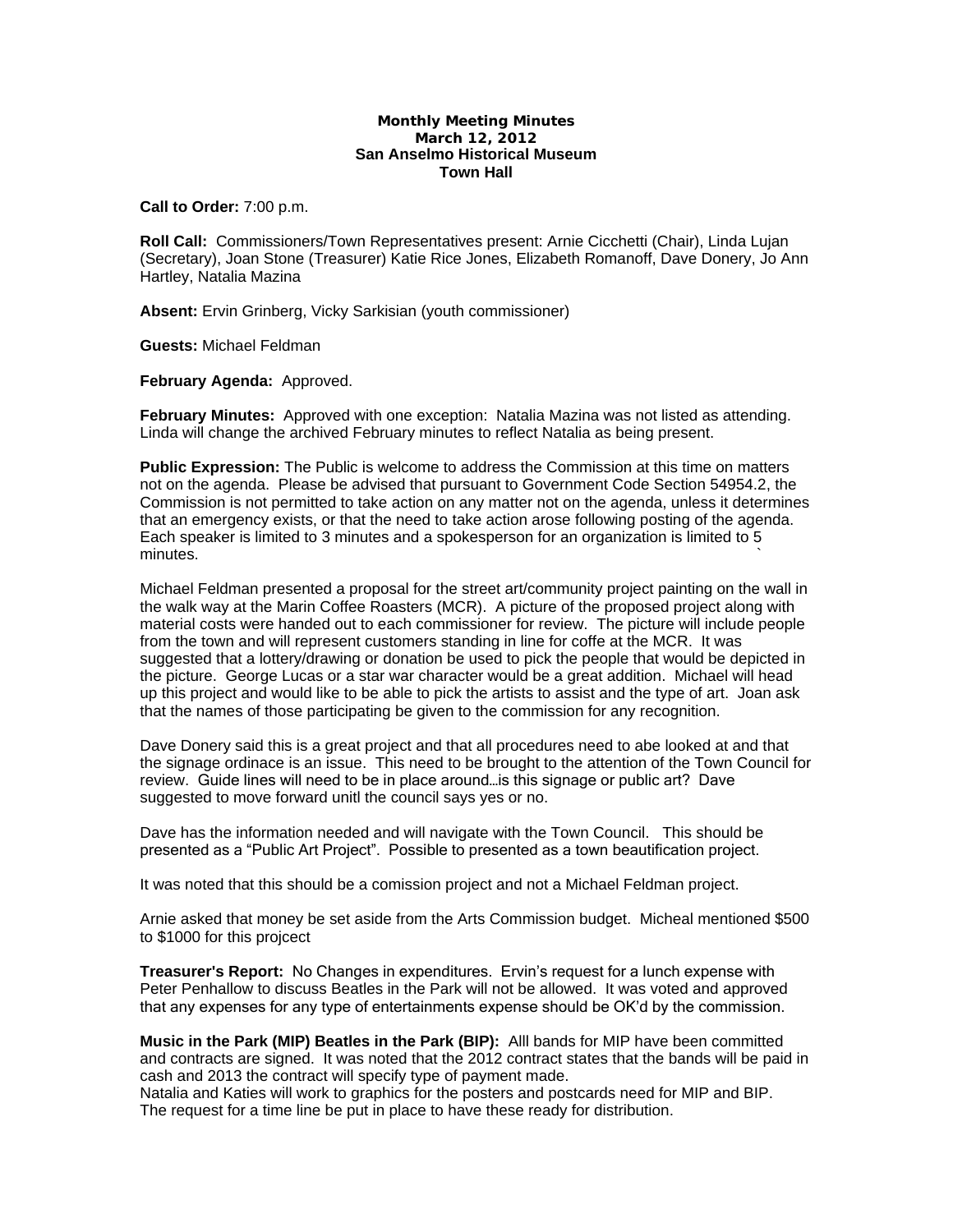The banner for each band was talked about along with using the hub sign board instead of the Stapleton theater sign. Dave will check on availability and make reservations to use the space. Cost is \$95 per month this will \$20 more than Stapleton. It was decided to use the hub for MIP and BIP.

Linda spoke about security for the BIP event. She will send an email to the local Scout Master asking for volunteers. Other possibilities would be fire department, adult friends/family. Six to eight people would be needed.

Joan talked about T-shirts for the commissioners to wear that would ID everyone. It was suggested that lanureds be used with a placard.

**Marketing:** Katies to meet with Nancy Nichols, SAAC web administrator, to work on the web site and to clean it up.

Facebook continues to get "likes" need to continue to grow this number.

**Holiday Event:** Tabled

**Coffee Roasters:** Linda mentioned that there was a miss understanding with the current artist about were the art could be hung. Linda spoke with Tim Mock and the artist to make sure all was OK. Linda assured Tim that going forward the space would be the walls above the bench area.

**Drake Scholarship:** Emails sent by Katie to the school with not response at this time.

**Commission comments & questions, requests for future agenda iems:** County Fair Days, Sept 30, 2012. Elizabeth is working on a proposal for the entertainment and will present to the commission for apporval.

Picnic on the Plaza, Jo Ann will head this. Tentative last Friday in July 2012.

**Adjourned:** 8:20 PM

## **Next Meeting: 7PM Monday April 9, 2012**

**San Anselmo Historical Museum Town Hall**

Carried over from previous meeting.

**\*Pictures of Press Release:** Ervin requested that he receive pictures of the MIP/Beatles events for publication in the Marin Magazine. (held from April meeting)

**\*Stapleton Town Players:** This has been tabled until a presentation from the Stapleton Players can be scheduled.

**\*Creek Park Banner:** It was suggested that a banner be placed over the Creek Park entrance. Dave will see if the town will help provide.